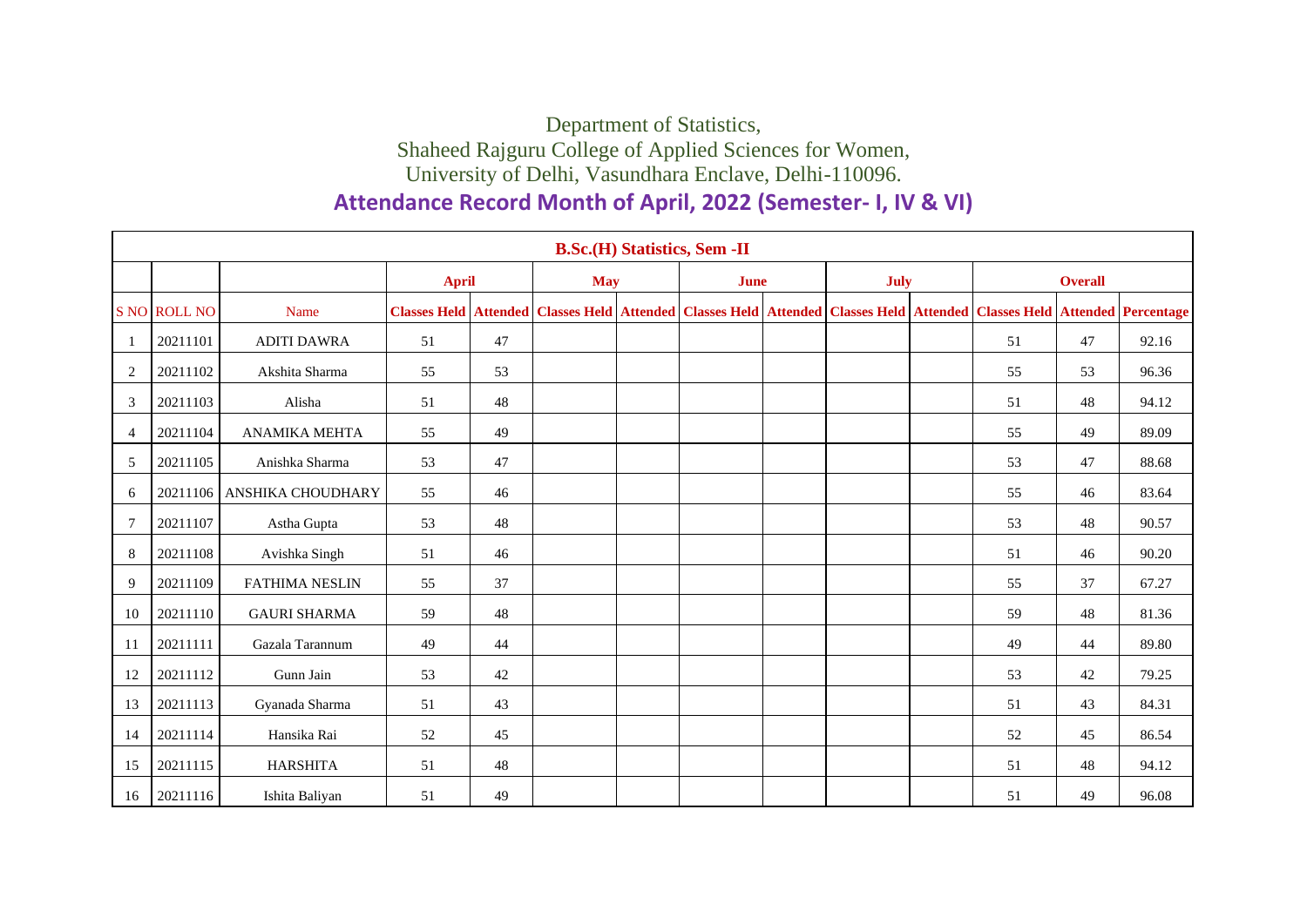| 17     | 20211117 | <b>JAGRITI SINGH</b>       | 53 | 43 |  |  |  | 53 | 43 | 81.13 |
|--------|----------|----------------------------|----|----|--|--|--|----|----|-------|
| 18     | 20211118 | khushi jain                | 55 | 42 |  |  |  | 55 | 42 | 76.36 |
| 19     | 20211119 | KHUSHI AGGARWAL            | 51 | 31 |  |  |  | 51 | 31 | 60.78 |
| 20     | 20211120 | <b>MUKTI GUPTA</b>         | 51 | 41 |  |  |  | 51 | 41 | 80.39 |
| 21     | 20211121 | Niyati Arora               | 52 | 40 |  |  |  | 52 | 40 | 76.92 |
| 22     | 20211122 | Renuka Behera              | 51 | 45 |  |  |  | 51 | 45 | 88.24 |
| 23     | 20211123 | Revathi Behera             | 51 | 48 |  |  |  | 51 | 48 | 94.12 |
| 24     | 20211124 | Ritika Tyagi               | 51 | 27 |  |  |  | 51 | 27 | 52.94 |
| $25\,$ | 20211125 | Ruchi Nailwal              | 51 | 47 |  |  |  | 51 | 47 | 92.16 |
| $26\,$ | 20211126 | <b>SAKSHI</b>              | 55 | 38 |  |  |  | 55 | 38 | 69.09 |
| 27     | 20211127 | saumya singh               | 55 | 31 |  |  |  | 55 | 31 | 56.36 |
| 28     | 20211128 | Savni Sambhav              | 51 | 40 |  |  |  | 51 | 40 | 78.43 |
| 29     | 20211129 | Shambhavi Shukla           | 55 | 51 |  |  |  | 55 | 51 | 92.73 |
| 30     | 20211130 | Shaurya Kandari            | 51 | 41 |  |  |  | 51 | 41 | 80.39 |
| 31     | 20211131 | SHREYA BHOWMICK            | 52 | 46 |  |  |  | 52 | 46 | 88.46 |
| 32     | 20211132 | Shristi Mundepi            | 51 | 45 |  |  |  | 51 | 45 | 88.24 |
| 33     | 20211133 | shruti kumari              | 49 | 40 |  |  |  | 49 | 40 | 81.63 |
| 34     | 20211134 | Sneha Chauhan              | 51 | 42 |  |  |  | 51 | 42 | 82.35 |
| 35     | 20211135 | Suha Roy                   | 51 | 43 |  |  |  | 51 | 43 | 84.31 |
| 36     | 20211136 | Tannu Priya                | 55 | 51 |  |  |  | 55 | 51 | 92.73 |
| 37     | 20211137 | Tripti Joshi               | 51 | 46 |  |  |  | 51 | 46 | 90.20 |
| 38     | 20211138 | VAISHNAVI SINGH            | 51 | 36 |  |  |  | 51 | 36 | 70.59 |
| 39     |          | 20211139 VANSHIKA AGGARWAL | 51 | 49 |  |  |  | 51 | 49 | 96.08 |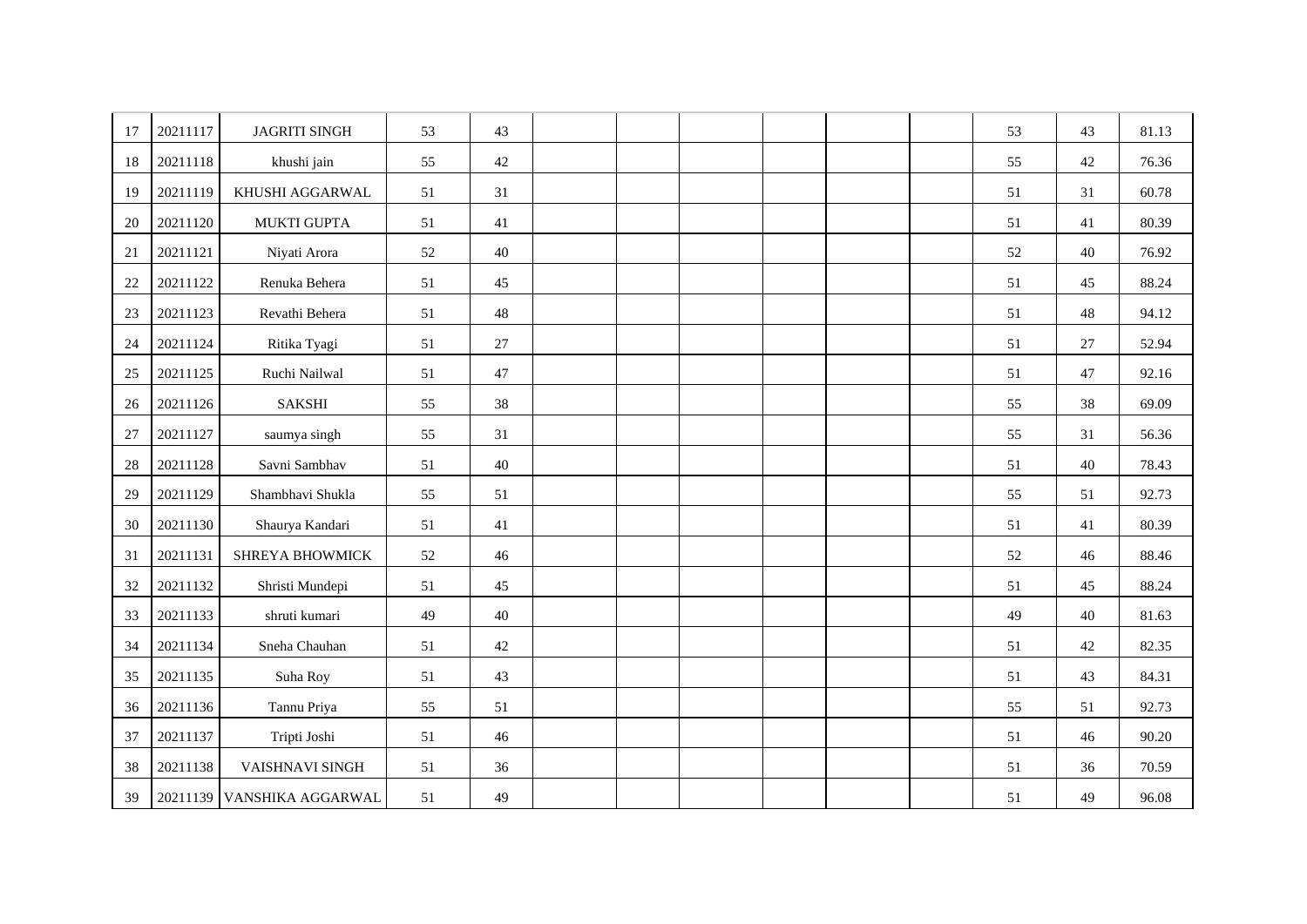|                                | <b>B.Sc.</b> (H) Statistics, Sem -IV |                                      |                     |                 |                     |                 |                     |                 |                     |                 |                     |                 |          |
|--------------------------------|--------------------------------------|--------------------------------------|---------------------|-----------------|---------------------|-----------------|---------------------|-----------------|---------------------|-----------------|---------------------|-----------------|----------|
|                                |                                      |                                      | <b>January</b>      |                 | <b>February</b>     |                 | <b>March</b>        |                 | <b>April</b>        |                 |                     | <b>Overall</b>  |          |
| <sub>S</sub><br>N <sub>O</sub> | <b>ROLL NO</b>                       | Name                                 | <b>Classes Held</b> | <b>Attended</b> | <b>Classes Held</b> | <b>Attended</b> | <b>Classes Held</b> | <b>Attended</b> | <b>Classes Held</b> | <b>Attended</b> | <b>Classes Held</b> | <b>Attended</b> | $Per.$ % |
| -1                             | 20201101                             | <b>AASHNA ADITI</b>                  | 106                 | 95              | 106                 | 88              | 58                  | 43              | 96                  | 61              | 366                 | 287             | 78.42    |
| 2                              | 20201102                             | <b>AISHWARYA</b><br><b>PRASANNAN</b> | 106                 | 105             | 106                 | 101             | 58                  | 43              | 96                  | 54              | 366                 | 303             | 82.79    |
| 3                              | 20201103                             | <b>AKRITI RANI</b>                   | 110                 | 103             | 104                 | 92              | 53                  | 38              | 84                  | 55              | 351                 | 288             | 82.05    |
| $\overline{4}$                 | 20201104                             | <b>AKSHITA SAXENA</b>                | 110                 | 97              | 104                 | 96              | 53                  | 46              | 84                  | 72              | 351                 | 311             | 88.60    |
| 5                              | 20201105                             | <b>ANANYA JAIN</b>                   | 106                 | 99              | 106                 | 95              | 58                  | 48              | 96                  | 66              | 366                 | 308             | 84.15    |
| 6                              | 20201106                             | <b>ANKITA PRAKASH</b>                | 115                 | 110             | 112                 | 107             | 59                  | 52              | 91                  | 78              | 377                 | 347             | 92.04    |
| $\tau$                         | 20201107                             | <b>GAURI KSHATRIYA</b>               | 115                 | 108             | 112                 | 108             | 59                  | 45              | 91                  | 65              | 377                 | 326             | 86.47    |
| 8                              | 20201108                             | <b>ISHITA SINGH</b>                  | 114                 | 71              | 112                 | 91              | 66                  | 41              | 90                  | 48              | 382                 | 251             | 65.71    |
| 9                              | 20201109                             | <b>JIGYASA VERMA</b>                 | 110                 | 99              | 104                 | 85              | 53                  | 46              | 84                  | 57              | 351                 | 287             | 81.77    |
| 10                             | 20201110                             | <b>KAJAL BHADANA</b>                 | 115                 | 90              | 112                 | 100             | 59                  | 50              | 91                  | 60              | 377                 | 300             | 79.58    |
| 11                             | 20201111                             | <b>KANISHKA</b>                      | 115                 | 95              | 112                 | 90              | 59                  | 32              | 91                  | 58              | 377                 | 275             | 72.94    |
| 12                             | 20201112                             | <b>KRISHIKA BHATNAGAR</b>            | 106                 | 54              | 106                 | 65              | 58                  | 41              | 96                  | 28              | 366                 | 188             | 51.37    |
| 13                             | 20201113                             | <b>KUSUM KUMARI</b>                  | 114                 | 98              | 112                 | 80              | 66                  | 44              | 90                  | 57              | 382                 | 279             | 73.04    |
| 14                             | 20201114                             | <b>NANDINI SARKAR</b>                | 115                 | 111             | 112                 | 107             | 59                  | 46              | 91                  | 57              | 377                 | 321             | 85.15    |
| 15                             | 20201115                             | <b>NIKITA</b>                        | 110                 | 103             | 104                 | 99              | 53                  | 29              | 84                  | 66              | 351                 | 297             | 84.62    |
| 16                             | 20201116                             | NIPUNIKA PANDEY                      | 106                 | 106             | 106                 | 87              | 58                  | 41              | 96                  | 49              | 366                 | 283             | 77.32    |
| 17                             | 20201117                             | NIYATI SHARMA                        | 115                 | 115             | 112                 | 108             | 59                  | 47              | 91                  | 76              | 377                 | 346             | 91.78    |
| 18                             | 20201118                             | <b>PRERNA</b>                        | 115                 | 107             | 112                 | 84              | 59                  | 34              | 91                  | 60              | 377                 | 285             | 75.60    |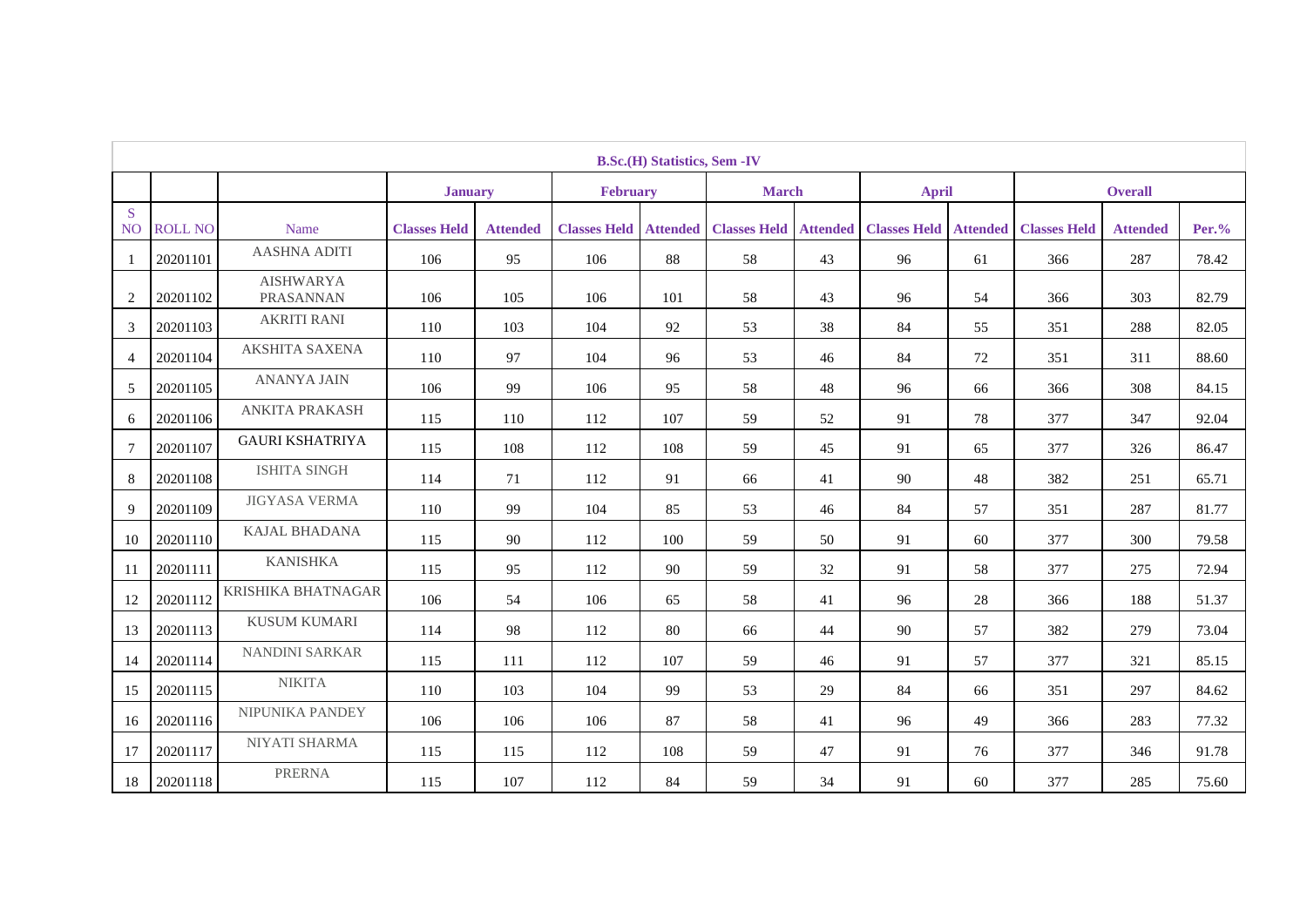| 19 | 20201119 | PRIYANSHI GUPTA         | 110 | 110            | 104 | 97             | 53 | 50             | 84 | 61             | 351 | 318            | 90.60    |
|----|----------|-------------------------|-----|----------------|-----|----------------|----|----------------|----|----------------|-----|----------------|----------|
| 20 | 20201120 | RISHITA SRIVASTAVA      | 106 | 82             | 106 | 71             | 58 | 53             | 96 | 71             | 366 | 277            | 75.68    |
| 21 | 20201121 | RISHITA MAHESHWARI      | 106 | 94             | 106 | 93             | 58 | 26             | 96 | 55             | 366 | 268            | 73.22    |
| 22 | 20201122 | <b>RIYA BHATNAGAR</b>   | 115 | 114            | 112 | 111            | 59 | 46             | 91 | 59             | 377 | 330            | 87.53    |
| 23 | 20201123 | <b>SAIMA TALAT</b>      | 76  | $\overline{0}$ | 90  | $\overline{0}$ | 44 | $\overline{0}$ | 72 | $\overline{0}$ | 282 | $\overline{0}$ | 0.00     |
| 24 | 20201124 | SAMPADA TARIKA          | 110 | 100            | 104 | 90             | 53 | 50             | 84 | 54             | 351 | 294            | 83.76    |
| 25 | 20201125 | <b>SANCHITA BAN SAL</b> | 115 | 107            | 112 | 108            | 59 | 45             | 91 | 66             | 377 | 326            | 86.47    |
| 26 | 20201126 | <b>SAUMYA GROVER</b>    | 76  | $\overline{0}$ | 90  | $\Omega$       | 44 | $\overline{0}$ | 72 | $\overline{0}$ | 282 | $\overline{0}$ | 0.00     |
| 27 | 20201127 | SHREYA CHAUHAN          | 106 | 72             | 106 | 84             | 58 | 21             | 96 | 43             | 366 | 220            | 60.11    |
| 28 | 20201128 | <b>SIMPLE SINGH</b>     | 110 | 110            | 104 | 101            | 53 | 42             | 84 | 76             | 351 | 329            | 93.73    |
| 29 | 20201129 | <b>SMIRITI DIXIT</b>    | 76  | $\overline{0}$ | 90  | $\Omega$       | 44 | $\overline{0}$ | 72 | $\overline{0}$ | 282 | $\overline{0}$ | $0.00\,$ |
| 30 | 20201130 | <b>SURBHI SHARMA</b>    | 110 | 107            | 104 | 103            | 53 | 37             | 84 | 72             | 351 | 319            | 90.88    |
| 31 | 20201131 | TAVISHI SHARMA          | 106 | 106            | 106 | 104            | 58 | 52             | 96 | 78             | 366 | 340            | 92.90    |
| 32 | 20201132 | VANDANA PATIDAR         | 115 | 115            | 112 | 110            | 59 | 45             | 91 | 62             | 377 | 332            | 88.06    |

|                | <b>B.Sc. (H) Statistics, Sem-VI</b> |                          |                     |                 |                    |                 |                              |              |                     |                 |                     |     |                            |
|----------------|-------------------------------------|--------------------------|---------------------|-----------------|--------------------|-----------------|------------------------------|--------------|---------------------|-----------------|---------------------|-----|----------------------------|
|                |                                     |                          | <b>January</b>      |                 | <b>February</b>    |                 |                              | <b>March</b> |                     | <b>April</b>    | <b>Overall</b>      |     |                            |
|                | S.No. Roll No.                      | <b>Name</b>              | <b>Classes Held</b> | <b>Attended</b> | <b>Class Held*</b> | <b>Attended</b> | <b>Classes Held Attended</b> |              | <b>Classes Held</b> | <b>Attended</b> | <b>Classes Held</b> |     | <b>Attended Percentage</b> |
|                | 20191101                            | <b>AASTHA GUPTA</b>      | 94                  | 89              | 86                 | 74              | 70                           | 46           | 72                  | 44              | 322                 | 253 | 78.57                      |
| $\overline{2}$ | 20191102                            | <b>AAYUSHI SAINI</b>     | 94                  | 87              | 86                 | 80              | 70                           | 56           | 72                  | 50              | 322                 | 273 | 84.78                      |
| 3              |                                     | 20191103 ADITI BHATNAGAR | 94                  | 92              | 86                 | 72              | 70                           | 51           | 72                  | 45              | 322                 | 260 | 80.75                      |
| $\overline{4}$ | 20191104                            | <b>AJITA SINHA</b>       | 94                  | 92              | 86                 | 84              | 70                           | 68           | 72                  | 70              | 322                 | 314 | 97.52                      |
|                | 20191105                            | ANSHIKA GUPTA            | 94                  | 94              | 86                 | 84              | 70                           | 61           | 72                  | 54              | 322                 | 293 | 90.99                      |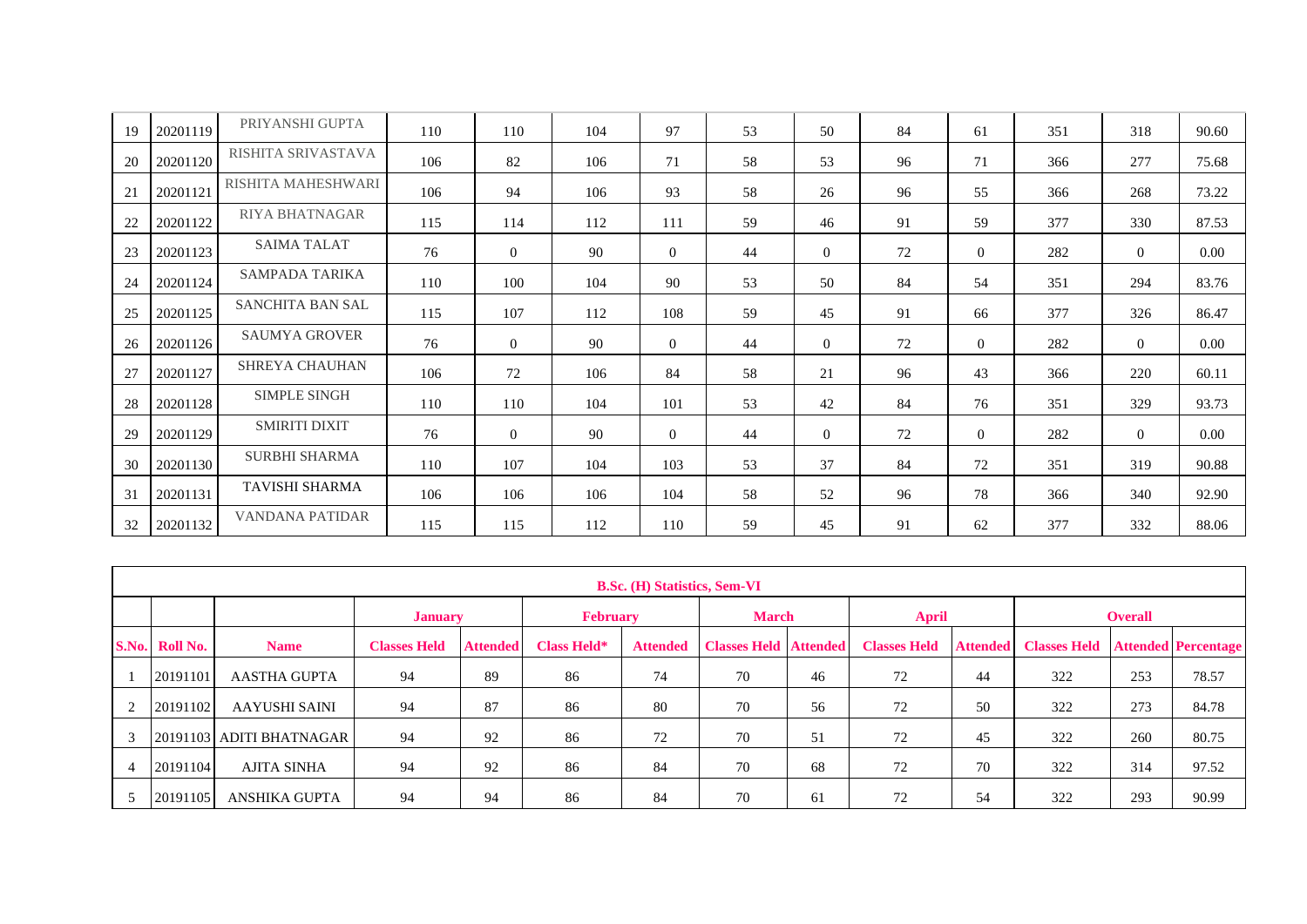| 6   | 20191106 | <b>ANUPAMA SINGH</b>                    | 94 | 70       | 86 | 78             | 70 | 46             | 72 | 40             | 322 | 234      | 72.67 |
|-----|----------|-----------------------------------------|----|----------|----|----------------|----|----------------|----|----------------|-----|----------|-------|
| 7   | 20191107 | ANUSHKA GUPTA                           | 94 | 84       | 86 | 72             | 70 | 54             | 72 | 50             | 322 | 260      | 80.75 |
| 8   | 20191108 | <b>ANUSHREE JHA</b>                     | 94 | $\Omega$ | 86 | $\overline{0}$ | 70 | $\overline{4}$ | 72 | 16             | 322 | 20       | 6.21  |
| 9   | 20191109 | <b>ARUNIMA</b><br><b>ASHUTOSH SINHA</b> | 94 | 93       | 86 | 78             | 70 | 46             | 72 | 56             | 322 | 273      | 84.78 |
| 10  | 20191110 | <b>ASHLESHA JAIN</b>                    | 94 | $\Omega$ | 86 | 14             | 70 | $\overline{4}$ | 72 | $\Omega$       | 322 | 18       | 5.59  |
| -11 | 20191111 | DEEKSHA RANA                            | 94 | 14       | 86 | 56             | 70 | 41             | 72 | 55             | 322 | 166      | 51.55 |
| 12  | 20191112 | <b>DEEPIKA SAINI</b>                    | 94 | 81       | 86 | 70             | 70 | 30             | 72 | 36             | 322 | 217      | 67.39 |
| 13  | 20191113 | <b>DIVYA ARORA</b>                      | 94 | 94       | 86 | 80             | 70 | 49             | 72 | 51             | 322 | 274      | 85.09 |
| 14  | 20191114 | <b>DIVYATA ANAND</b>                    | 94 | 46       | 86 | 42             | 70 | 51             | 72 | 45             | 322 | 184      | 57.14 |
| 15  | 20191115 | <b>HANSIKA</b><br><b>CHOUDHARY</b>      | 94 | 40       | 86 | 40             | 70 | 44             | 72 | 36             | 322 | 160      | 49.69 |
| 16  | 20191116 | <b>JAHANVI</b><br><b>CHOUDHARY</b>      | 94 | 94       | 86 | 84             | 70 | 66             | 72 | 60             | 322 | 304      | 94.41 |
| 17  | 20191117 | <b>JASLEEN KAUR</b>                     | 94 | $\Omega$ | 86 | $\overline{0}$ | 70 | $\overline{0}$ | 72 | $\overline{0}$ | 322 | $\theta$ | 0.00  |
| 18  | 20191118 | <b>JAYA</b>                             | 94 | 76       | 86 | 72             | 70 | 46             | 72 | 50             | 322 | 244      | 75.78 |
| 19  | 20191119 | <b>KHUSHI RAWAT</b>                     | 94 | 67       | 86 | 58             | 70 | 37             | 72 | 39             | 322 | 201      | 62.42 |
| 20  | 20191120 | KHUSHI SAHU                             | 94 | 51       | 86 | 46             | 70 | 41             | 72 | 29             | 322 | 167      | 51.86 |
| 21  | 20191121 | KINJAL PATHANIA                         | 94 | 92       | 86 | 70             | 70 | 44             | 72 | 52             | 322 | 258      | 80.12 |
| 22  | 20191123 | <b>MAHAK MAHAJAN</b>                    | 94 | 78       | 86 | 76             | 70 | 52             | 72 | 54             | 322 | 260      | 80.75 |
| 23  | 20191124 | <b>MANSI DIWAKAR</b>                    | 94 | 82       | 86 | 74             | 70 | 51             | 72 | 49             | 322 | 256      | 79.50 |
| 24  | 20191126 | <b>NANDINI</b><br><b>CHAURASIA</b>      | 94 | 94       | 86 | 84             | 70 | 58             | 72 | 49             | 322 | 285      | 88.51 |
| 25  | 20191127 | <b>NEHA RANJAN</b>                      | 94 | 75       | 86 | 58             | 70 | 68             | 72 | 58             | 322 | 259      | 80.43 |
| 26  | 20191128 | <b>NISHTHA NEERAJ</b>                   | 94 | 33       | 86 | 42             | 70 | 62             | 72 | 50             | 322 | 187      | 58.07 |
| 27  |          | 20191129 PALLAVI GAUTAM                 | 94 | 82       | 86 | 72             | 70 | 61             | 72 | 63             | 322 | 278      | 86.34 |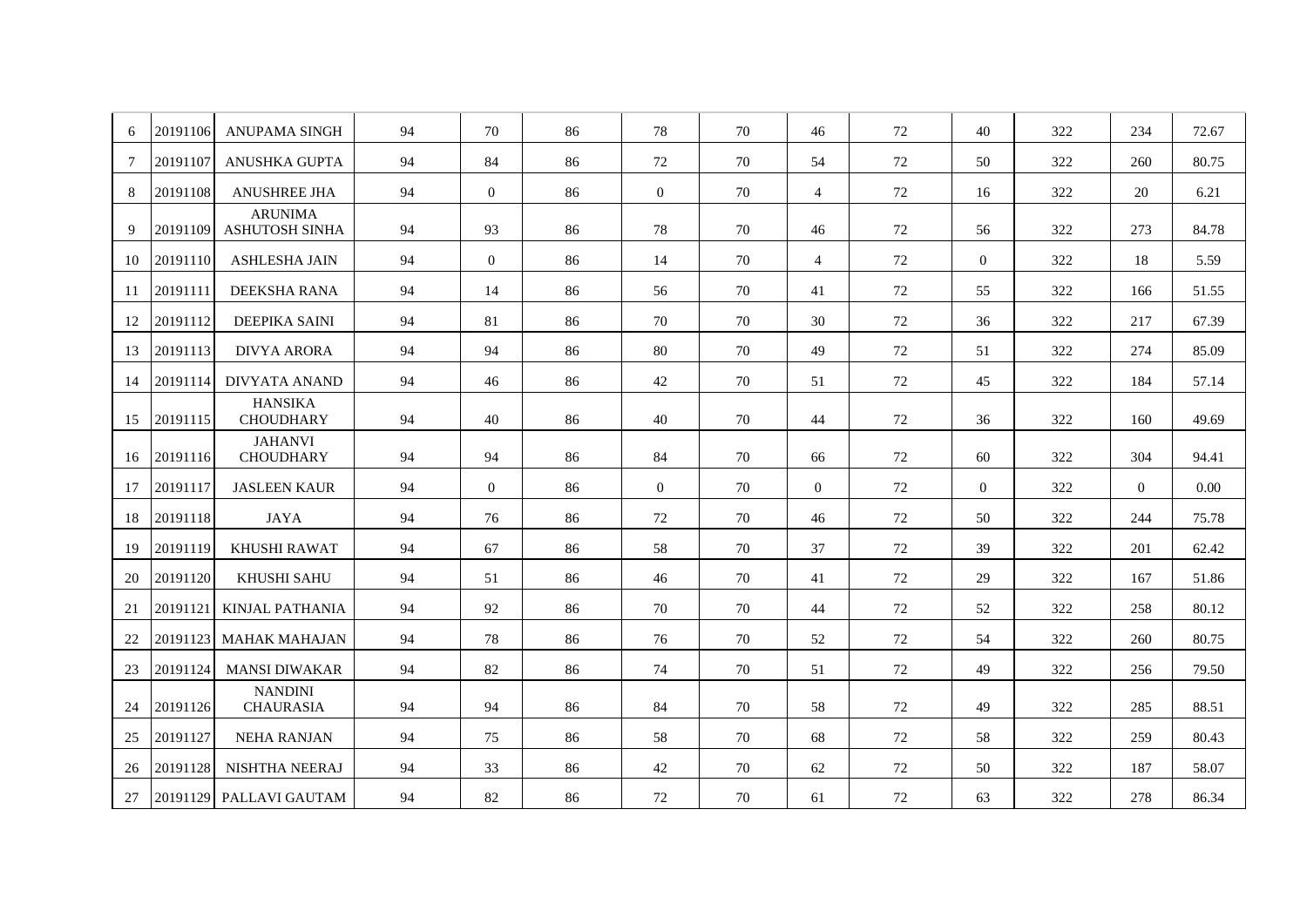| 28 | 20191131 | POOJA VERMA                          | 94 | 20       | 86 | 22             | 70 | 39       | 72     | 40       | 322 | 121      | 37.58 |
|----|----------|--------------------------------------|----|----------|----|----------------|----|----------|--------|----------|-----|----------|-------|
| 29 | 20191132 | <b>PREETI</b>                        | 94 | 61       | 86 | 40             | 70 | 56       | 72     | 46       | 322 | 203      | 63.04 |
| 30 | 20191133 | <b>PREETI</b>                        | 94 | 87       | 86 | 84             | 70 | 68       | 72     | 68       | 322 | 307      | 95.34 |
| 31 | 20191134 | <b>SAPNA</b>                         | 94 | 93       | 86 | 84             | 70 | 55       | 72     | 60       | 322 | 292      | 90.68 |
| 32 | 20191135 | <b>SEEMS GAUTAM</b>                  | 94 | 94       | 86 | 84             | 70 | 53       | 72     | 63       | 322 | 294      | 91.30 |
| 33 | 20191136 | <b>SHILPI KUMARI</b>                 | 94 | 88       | 86 | 76             | 70 | 56       | $72\,$ | 58       | 322 | 278      | 86.34 |
| 34 | 20191137 | <b>SHILPI KUMARI</b>                 | 94 | 64       | 86 | 60             | 70 | 60       | 72     | 52       | 322 | 236      | 73.29 |
| 35 | 20191138 | <b>SHIVANI RAWAT</b>                 | 94 | 93       | 86 | 78             | 70 | 60       | 72     | 50       | 322 | 281      | 87.27 |
| 36 | 20191139 | Shivani Sharma                       | 94 | 41       | 86 | 50             | 70 | 31       | 72     | 23       | 322 | 145      | 45.03 |
| 37 | 20191140 | <b>SHIVANSHI</b><br><b>SHARMA</b>    | 94 | 55       | 86 | 72             | 70 | 58       | 72     | 62       | 322 | 247      | 76.71 |
| 38 | 20191141 | SHRADDHA WALIA                       | 94 | 94       | 86 | 72             | 70 | 50       | 72     | 40       | 322 | 256      | 79.50 |
| 39 | 20191142 | <b>SHRISTI KUMARI</b>                | 94 | 92       | 86 | 67             | 70 | 38       | 72     | 50       | 322 | 247      | 76.71 |
| 40 | 20191143 | <b>SHWETA</b>                        | 94 | 68       | 86 | 61             | 70 | 41       | 72     | 36       | 322 | 206      | 63.98 |
| 41 | 20191144 | <b>SIMRAN</b>                        | 94 | 69       | 86 | 66             | 70 | 53       | 72     | 52       | 322 | 240      | 74.53 |
| 42 | 20191145 | <b>SONALIKA</b><br><b>MEHROTRA</b>   | 94 | 78       | 86 | 74             | 70 | 65       | 72     | 48       | 322 | 265      | 82.30 |
| 43 | 20191146 | <b>SOUMI</b><br><b>BHATTACHARYYA</b> | 94 | 62       | 86 | 65             | 70 | 62       | 72     | 62       | 322 | 251      | 77.95 |
| 44 | 20191147 | <b>SUHANI</b>                        | 94 | 94       | 86 | 82             | 70 | 66       | 72     | 60       | 322 | 302      | 93.79 |
| 45 | 20191148 | <b>SUNIDHI VERMA</b>                 | 94 | 94       | 86 | 80             | 70 | 50       | 72     | 46       | 322 | 270      | 83.85 |
| 46 | 20191149 | <b>SUREKHA</b><br><b>CHOUDHARY</b>   | 94 | $\Omega$ | 86 | $\overline{0}$ | 70 | $\theta$ | 72     | $\Omega$ | 322 | $\Omega$ | 0.00  |
| 47 | 20191150 | <b>SWATI BHALLA</b>                  | 94 | 68       | 86 | 62             | 70 | 44       | 72     | 48       | 322 | 222      | 68.94 |
| 48 | 20191151 | <b>TANISHA GHOSH</b>                 | 94 | 88       | 86 | 84             | 70 | 50       | 72     | 54       | 322 | 276      | 85.71 |
| 49 | 20191152 | <b>TANYA JAIN</b>                    | 94 | 83       | 86 | 70             | 70 | 53       | 72     | 48       | 322 | 254      | 78.88 |